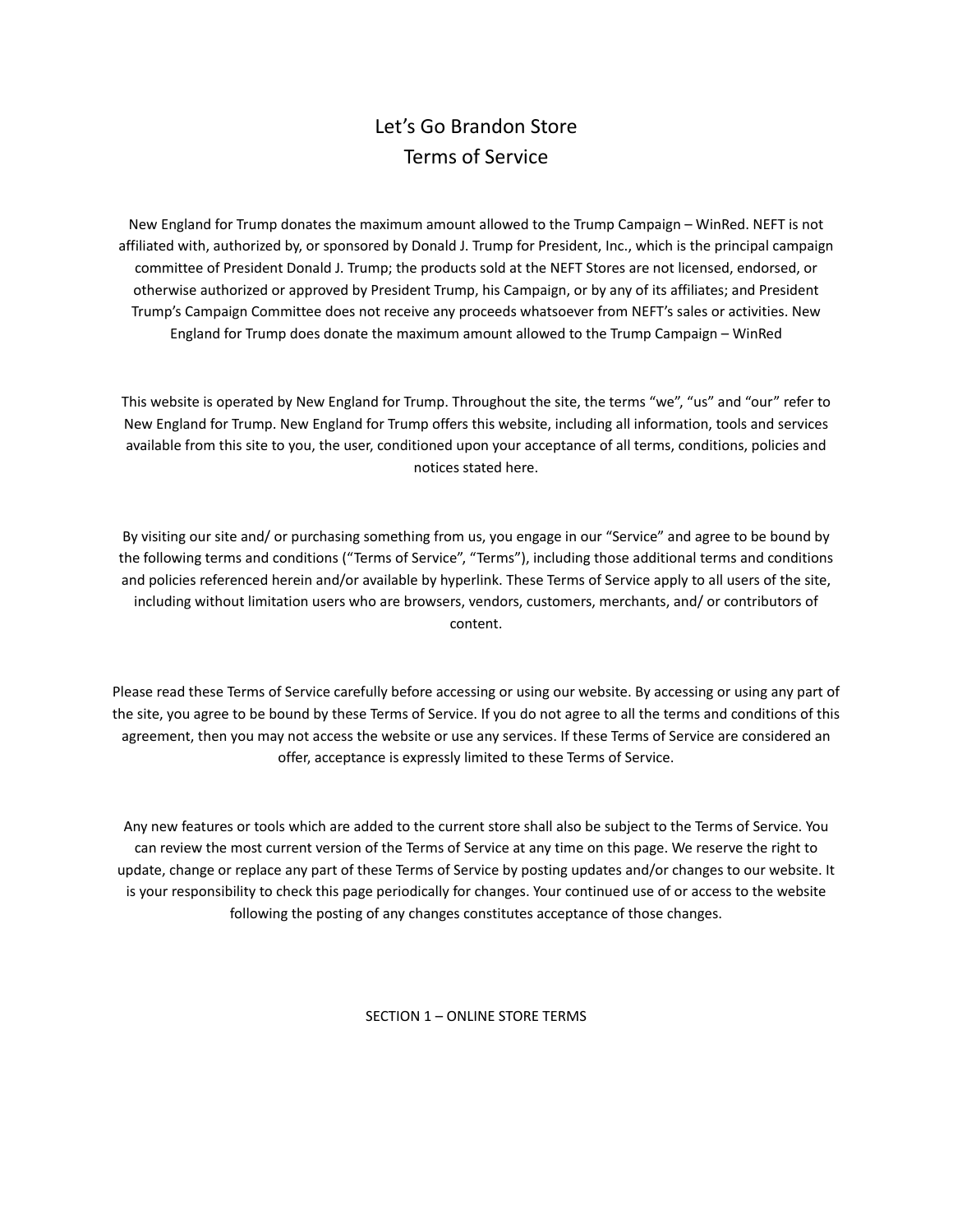By agreeing to these Terms of Service, you represent that you are at least the age of majority in your state or province of residence, or that you are the age of majority in your state or province of residence and you have given us your consent to allow any of your minor dependents to use this site.

You may not use our products for any illegal or unauthorized purpose nor may you, in the use of the Service, violate any laws in your jurisdiction (including but not limited to copyright laws).

You must not transmit any worms or viruses or any code of a destructive nature.

A breach or violation of any of the Terms will result in an immediate termination of your Services.

# SECTION 2 – GENERAL CONDITIONS

We reserve the right to refuse service to anyone for any reason at any time.

You understand that your content (not including credit card information), may be transferred unencrypted and involve (a) transmissions over various networks; and (b) changes to conform and adapt to technical requirements of connecting networks or devices. Credit card information is always encrypted during transfer over networks.

You agree not to reproduce, duplicate, copy, sell, resell or exploit any portion of the Service, use of the Service, or access to the Service or any content on the website through which the service is provided, without express written permission by us.

The headings used in this agreement are included for convenience only and will not limit or otherwise affect these Terms.

## SECTION 3 – ACCURACY, COMPLETENESS AND TIMELINESS OF INFORMATION

We are not responsible if information made available on this site is not accurate, complete or current. The material on this site is provided for general information only and should not be relied upon or used as the sole basis for making decisions without consulting primary, more accurate, more complete or timelier sources of information. Any reliance on the material on this site is at your own risk.

This site may contain certain historical information. Historical information, necessarily, is not current and is provided for your reference only. We reserve the right to modify the contents of this site at any time, but we have no obligation to update any information on our site. You agree that it is your responsibility to monitor changes to our site.

## SECTION 4 – MODIFICATIONS TO THE SERVICE AND PRICES

Prices for our products are subject to change without notice.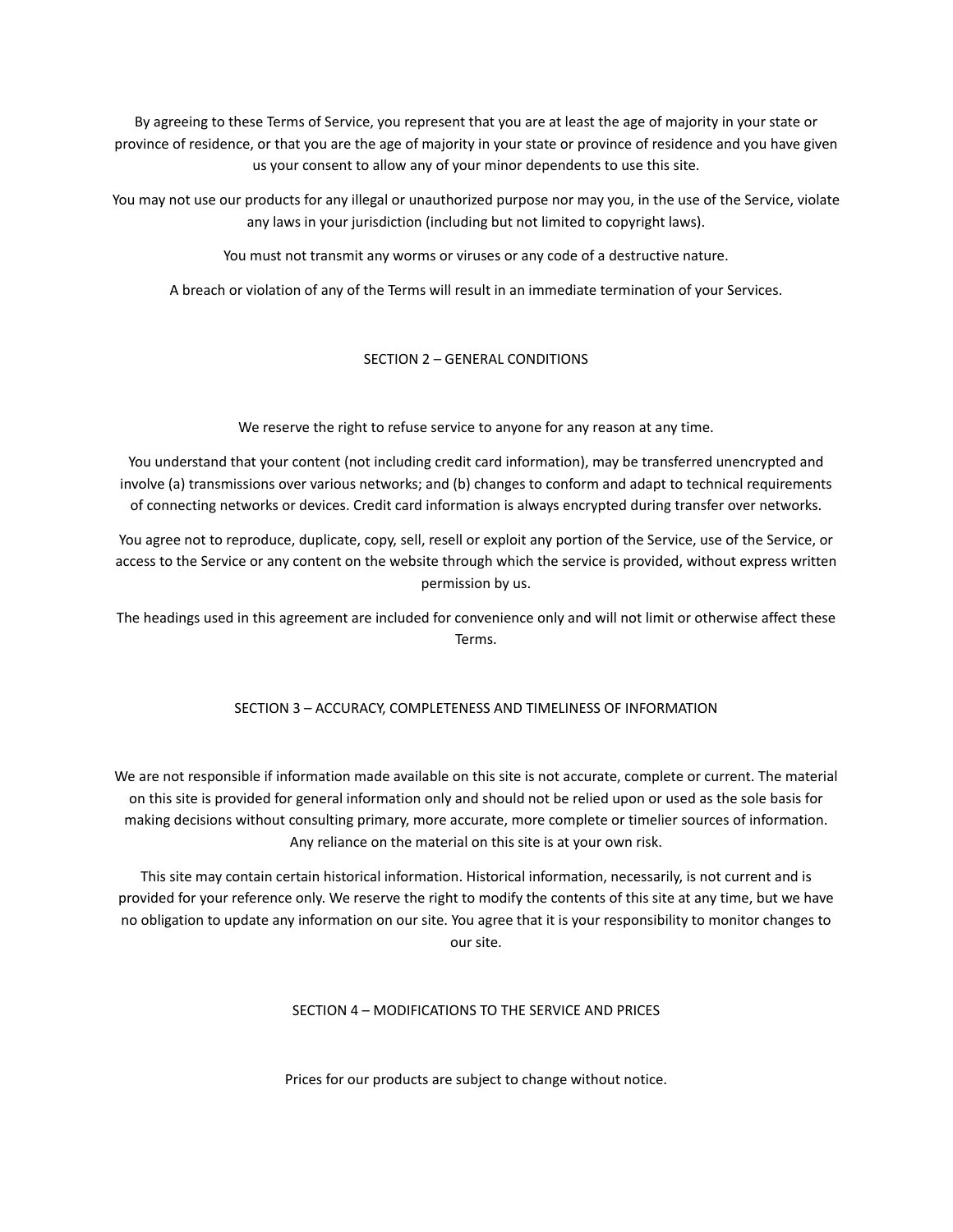We reserve the right at any time to modify or discontinue the Service (or any part or content thereof) without notice at any time.

We shall not be liable to you or to any third-party for any modification, price change, suspension or discontinuance of the Service.

# SECTION 5 – PRODUCTS

Certain products or services may be available exclusively online through the website. These products or services may have limited quantities and are subject to return or exchange only according to our Return Policy.

We have made every effort to display as accurately as possible the colors and images of our products that appear at the store. We cannot guarantee that your computer monitor's display of any color will be accurate.

We reserve the right, but are not obligated, to limit the sales of our products or Services to any person, geographic region or jurisdiction. We may exercise this right on a case-by-case basis. We reserve the right to limit the quantities of any products or services that we offer. All descriptions of products or product pricing are subject to change at any time without notice, at the sole discretion of us. We reserve the right to discontinue any product at any time. Any offer for any product or service made on this site is void where prohibited.

We do not warrant that the quality of any products, services, information, or other material purchased or obtained by you will meet your expectations, or that any errors in the Service will be corrected.

# SECTION 6 – ACCURACY OF BILLING AND ACCOUNT INFORMATION

We reserve the right to refuse any order you place with us. We may, in our sole discretion, limit or cancel quantities purchased per person, per household or per order. These restrictions may include orders placed by or under the same customer account, the same credit card, and/or orders that use the same billing and/or shipping address. In the event that we make a change to or cancel an order, we may attempt to notify you by contacting the e-mail and/or billing address/phone number provided at the time the order was made. We reserve the right to limit or prohibit orders that, in our sole judgment, appear to be placed by dealers, resellers or distributors.

You agree to provide current, complete and accurate purchase and account information for all purchases made at our store. You agree to promptly update your account and other information, including your email address and credit card numbers and expiration dates, so that we can complete your transactions and contact you as needed.

For more detail, please review our Returns Policy.

SECTION 7 – OPTIONAL TOOLS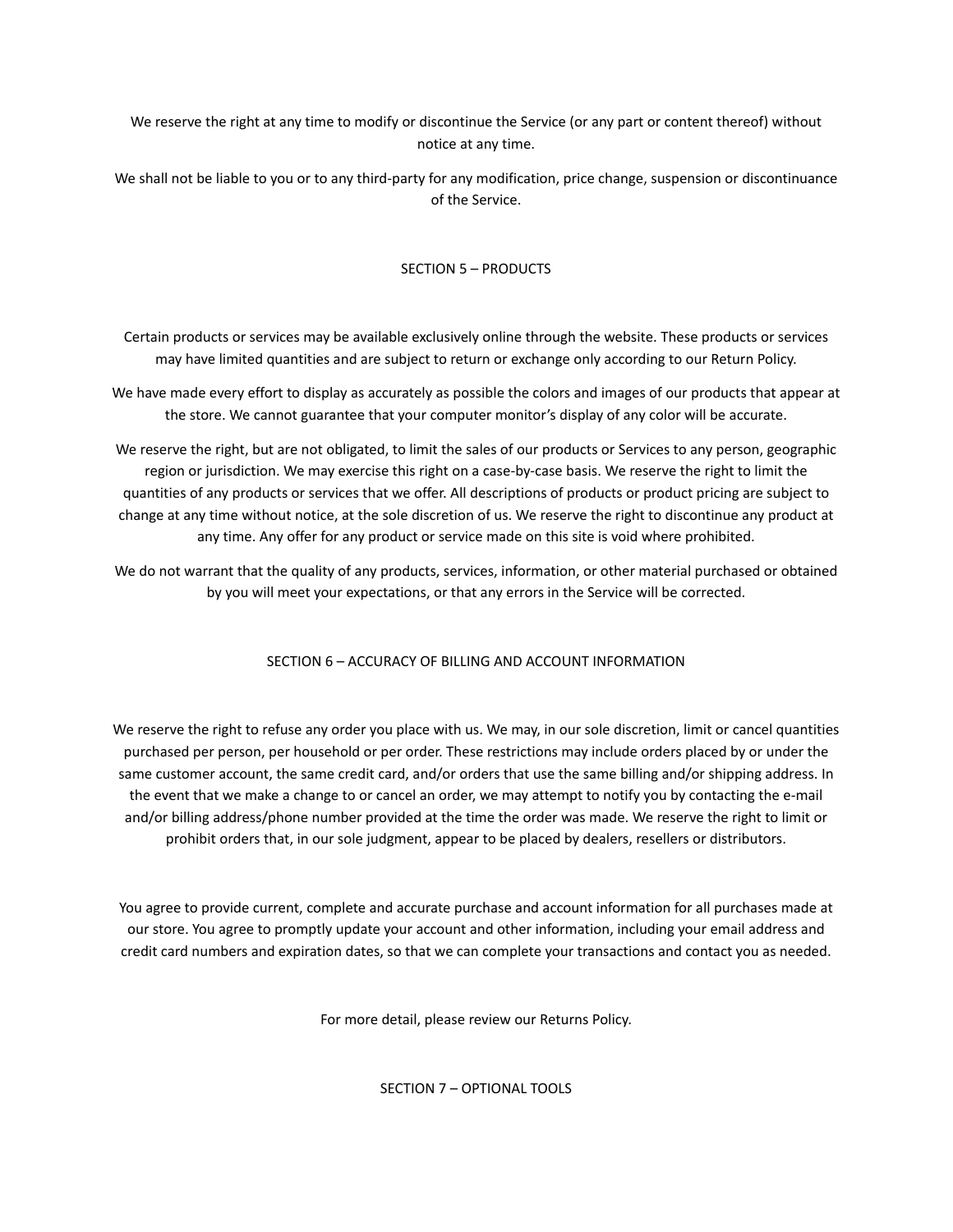We may provide you with access to third-party tools over which we neither monitor nor have any control nor input.

You acknowledge and agree that we provide access to such tools "as is" and "as available" without any warranties, representations or conditions of any kind and without any endorsement. We shall have no liability whatsoever arising from or relating to your use of optional third-party tools.

Any use by you of optional tools offered through the site is entirely at your own risk and discretion and you should ensure that you are familiar with and approve of the terms on which tools are provided by the relevant third-party provider(s).

We may also, in the future, offer new services and/or features through the website (including, the release of new tools and resources). Such new features and/or services shall also be subject to these Terms of Service.

## SECTION 8 – THIRD-PARTY LINKS

Certain content, products and services available via our Service may include materials from third-parties.

Third-party links on this site may direct you to third-party websites that are not affiliated with us. We are not responsible for examining or evaluating the content or accuracy and we do not warrant and will not have any liability or responsibility for any third-party materials or websites, or for any other materials, products, or services of third-parties.

We are not liable for any harm or damages related to the purchase or use of goods, services, resources, content, or any other transactions made in connection with any third-party websites. Please review carefully the third-party's policies and practices and make sure you understand them before you engage in any transaction. Complaints, claims, concerns, or questions regarding third-party products should be directed to the third-party.

## SECTION 9 – USER COMMENTS, FEEDBACK AND OTHER SUBMISSIONS

If, at our request, you send certain specific submissions (for example contest entries) or without a request from us you send creative ideas, suggestions, proposals, plans, or other materials, whether online, by email, by postal mail, or otherwise (collectively, 'comments'), you agree that we may, at any time, without restriction, edit, copy, publish, distribute, translate and otherwise use in any medium any comments that you forward to us. We are and shall be under no obligation (1) to maintain any comments in confidence; (2) to pay compensation for any comments; or (3) to respond to any comments.

We may, but have no obligation to, monitor, edit or remove content that we determine in our sole discretion are unlawful, offensive, threatening, libelous, defamatory, pornographic, obscene or otherwise objectionable or violates any party's intellectual property or these Terms of Service.

You agree that your comments will not violate any right of any third-party, including copyright, trademark, privacy, personality or other personal or proprietary right. You further agree that your comments will not contain libelous or otherwise unlawful, abusive or obscene material, or contain any computer virus or other malware that could in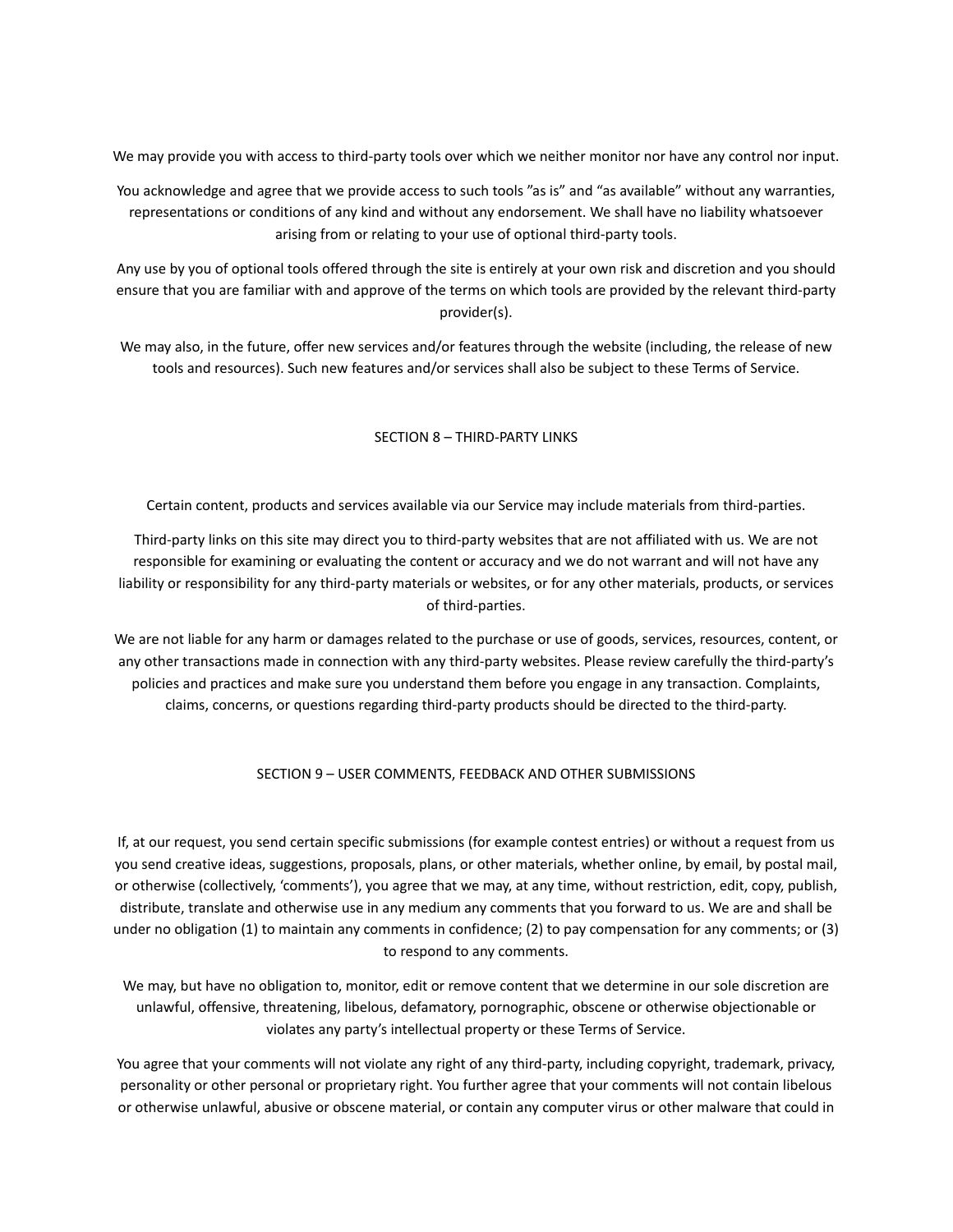any way affect the operation of the Service or any related website. You may not use a false e-mail address, pretend to be someone other than yourself, or otherwise mislead us or third-parties as to the origin of any comments. You are solely responsible for any comments you make and their accuracy. We take no responsibility and assume no liability for any comments posted by you or any third-party.

## SECTION 10 – PERSONAL INFORMATION

# Your submission of personal information through the store is governed by our Privacy Policy. To view our Privacy Policy.

#### SECTION 11 – ERRORS, INACCURACIES AND OMISSIONS

Occasionally there may be information on our site or in the Service that contains typographical errors, inaccuracies or omissions that may relate to product descriptions, pricing, promotions, offers, product shipping charges, transit times and availability. We reserve the right to correct any errors, inaccuracies or omissions, and to change or update information or cancel orders if any information in the Service or on any related website is inaccurate at any time without prior notice (including after you have submitted your order).

We undertake no obligation to update, amend or clarify information in the Service or on any related website, including without limitation, pricing information, except as required by law. No specified update or refresh date applied in the Service or on any related website, should be taken to indicate that all information in the Service or on any related website has been modified or updated.

#### SECTION 12 – PROHIBITED USES

In addition to other prohibitions as set forth in the Terms of Service, you are prohibited from using the site or its content: (a) for any unlawful purpose; (b) to solicit others to perform or participate in any unlawful acts; (c) to violate any international, federal, provincial or state regulations, rules, laws, or local ordinances; (d) to infringe upon or violate our intellectual property rights or the intellectual property rights of others; (e) to harass, abuse, insult, harm, defame, slander, disparage, intimidate, or discriminate based on gender, sexual orientation, religion, ethnicity, race, age, national origin, or disability; (f) to submit false or misleading information; (g) to upload or transmit viruses or any other type of malicious code that will or may be used in any way that will affect the functionality or operation of the Service or of any related website, other websites, or the Internet; (h) to collect or track the personal information of others; (i) to spam, phish, pharm, pretext, spider, crawl, or scrape; (j) for any obscene or immoral purpose; or (k) to interfere with or circumvent the security features of the Service or any related website, other websites, or the Internet. We reserve the right to terminate your use of the Service or any related website for violating any of the prohibited uses.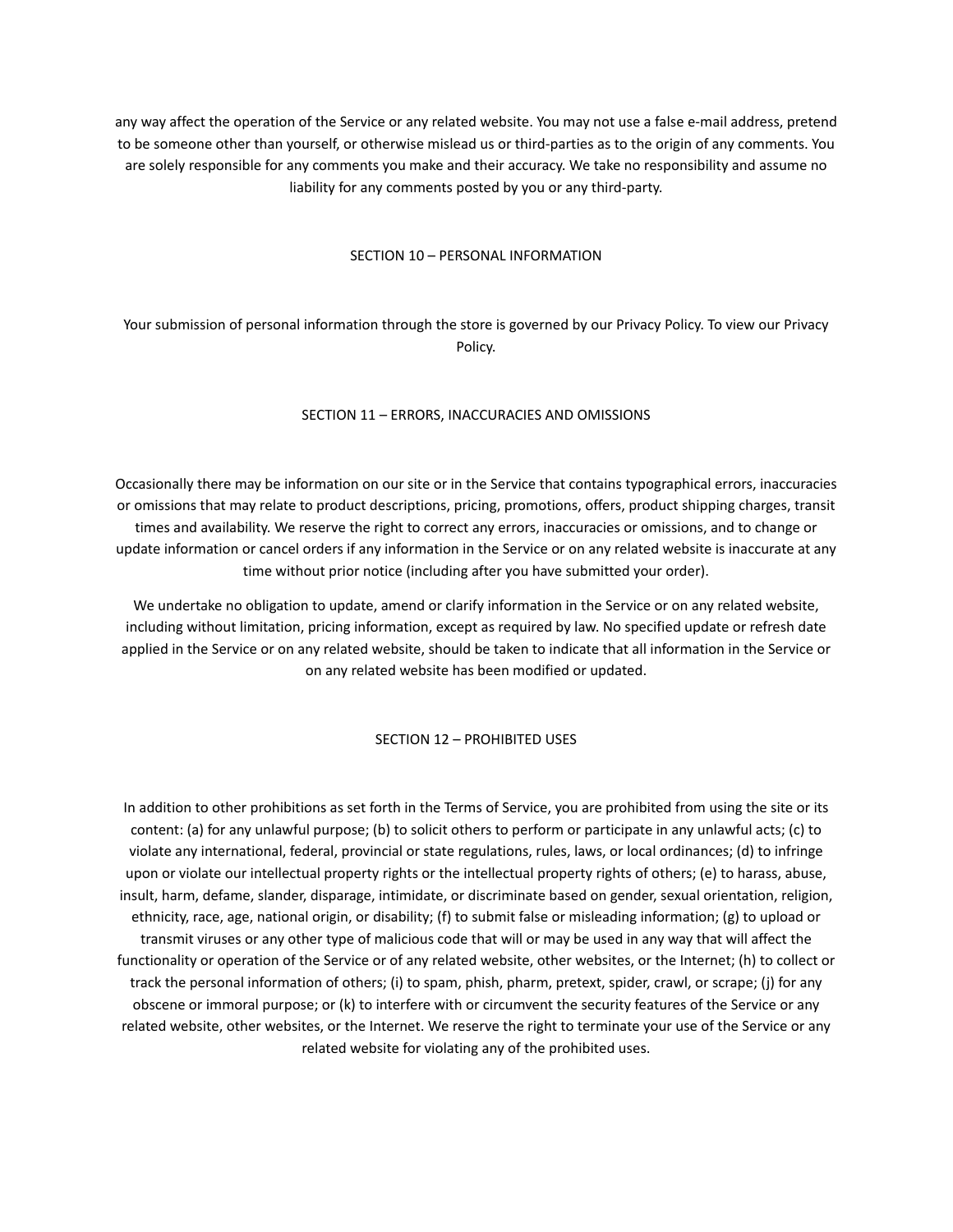#### SECTION 13 – DISCLAIMER OF WARRANTIES; LIMITATION OF LIABILITY

# We do not guarantee, represent or warrant that your use of our service will be uninterrupted, timely, secure or error-free.

We do not warrant that the results that may be obtained from the use of the service will be accurate or reliable.

You agree that from time to time we may remove the service for indefinite periods of time or cancel the service at any time, without notice to you.

You expressly agree that your use of, or inability to use, the service is at your sole risk. The service and all products and services delivered to you through the service are (except as expressly stated by us) provided 'as is' and 'as available' for your use, without any representation, warranties or conditions of any kind, either express or implied, including all implied warranties or conditions of merchantability, merchantable quality, fitness for a particular purpose, durability, title, and non-infringement.

In no case shall New England for Trump, our officers, employees, affiliates, agents, contractors, interns, suppliers, service providers or licensors be liable for any injury, loss, claim, or any direct, indirect, incidental, punitive, special, or consequential damages of any kind, including, without limitation lost profits, lost revenue, lost savings, loss of data, replacement costs, or any similar damages, whether based in contract, tort (including negligence), strict liability or otherwise, arising from your use of any of the service or any products procured using the service, or for any other claim related in any way to your use of the service or any product, including, but not limited to, any errors or omissions in any content, or any loss or damage of any kind incurred as a result of the use of the service or any content (or product) posted, transmitted, or otherwise made available via the service, even if advised of their possibility. Because some states or jurisdictions do not allow the exclusion or the limitation of liability for consequential or incidental damages, in such states or jurisdictions, our liability shall be limited to the maximum extent permitted by law.

## SECTION 14 – INDEMNIFICATION

You agree to indemnify, defend and hold harmless New England for Trump and our parent, subsidiaries, affiliates, partners, officers, agents, contractors, licensors, service providers, subcontractors, suppliers, interns and employees, harmless from any claim or demand, including reasonable attorneys' fees, made by any third-party due to or arising out of your breach of these Terms of Service or the documents they incorporate by reference, or your violation of any law or the rights of a third-party.

#### SECTION 15 – SEVERABILITY

In the event that any provision of these Terms of Service is determined to be unlawful, void or unenforceable, such provision shall nonetheless be enforceable to the fullest extent permitted by applicable law, and the unenforceable portion shall be deemed to be severed from these Terms of Service, such determination shall not affect the validity and enforceability of any other remaining provisions.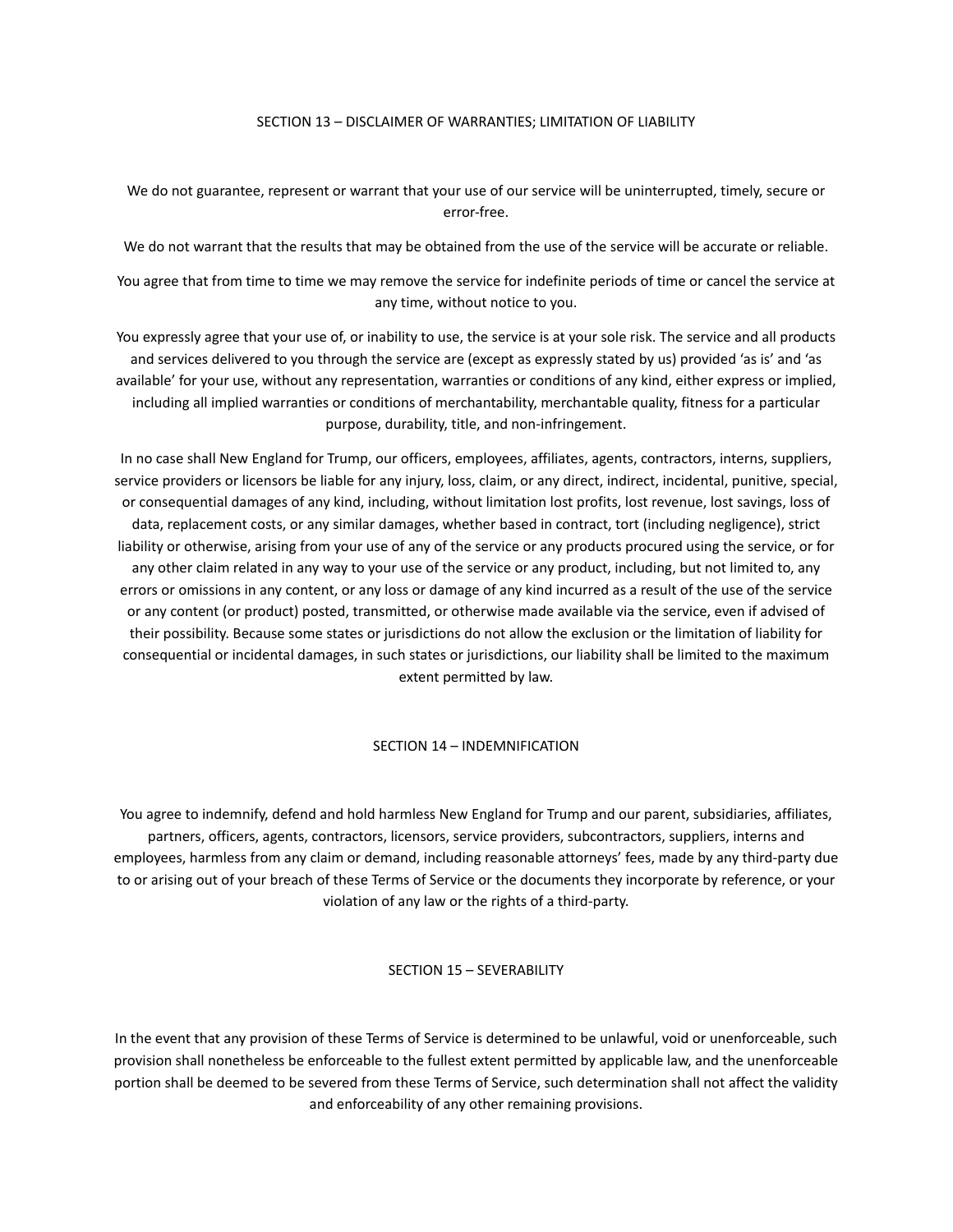## SECTION 16 – TERMINATION

The obligations and liabilities of the parties incurred prior to the termination date shall survive the termination of this agreement for all purposes.

These Terms of Service are effective unless and until terminated by either you or us. You may terminate these Terms of Service at any time by notifying us that you no longer wish to use our Services, or when you cease using our site.

If in our sole judgment you fail, or we suspect that you have failed, to comply with any term or provision of these Terms of Service, we also may terminate this agreement at any time without notice and you will remain liable for all amounts due up to and including the date of termination; and/or accordingly may deny you access to our Services (or any part thereof).

## SECTION 17 – ENTIRE AGREEMENT

The failure of us to exercise or enforce any right or provision of these Terms of Service shall not constitute a waiver of such right or provision.

These Terms of Service and any policies or operating rules posted by us on this site or in respect to The Service constitutes the entire agreement and understanding between you and us and govern your use of the Service, superseding any prior or contemporaneous agreements, communications and proposals, whether oral or written, between you and us (including, but not limited to, any prior versions of the Terms of Service).

Any ambiguities in the interpretation of these Terms of Service shall not be construed against the drafting party.

## SECTION 18 – CHANGES TO TERMS OF SERVICE

You can review the most current version of the Terms of Service at any time at this page.

We reserve the right, at our sole discretion, to update, change or replace any part of these Terms of Service by posting updates and changes to our website. It is your responsibility to check our website periodically for changes. Your continued use of or access to our website or the Service following the posting of any changes to these Terms of Service constitutes acceptance of those changes.

SECTION 19 – CONTACT INFORMATION